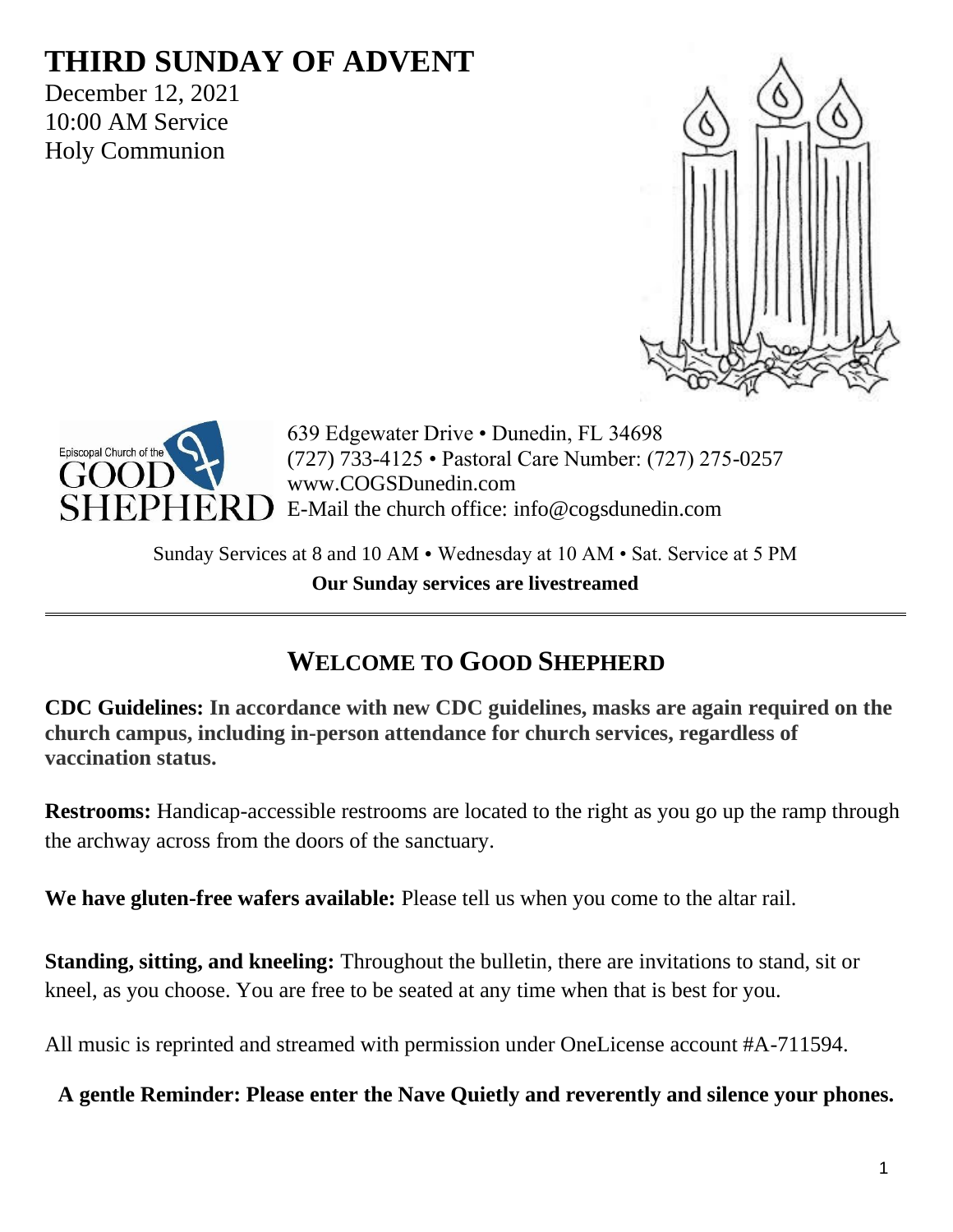# **GATHERING FOR WORSHIP**

**VOLUNTARY** Let All Mortal Flesh Keep Silence arr. Lloyd Larson *[During the Voluntary, please prepare for worship by observing attentive silence.]*

#### **WELCOME AND ANNOUNCEMENTS**

#### **LIGHTING THE ADVENT WREATH**

*[Please stand when the chimes sound and face the Baptistry in the rear of the sanctuary.]*

### **PRAYER FOR THE THIRD CANDLE OF ADVENT: JOY**

*Lector* Today we light three candles. The first candle calls us to behold the wonder of the season in a fresh way. In a world where too often the familiar becomes commonplace, Advent is a time to ponder the mystery of God's amazing love. The second candle invites us to hear again the ancient prophecies that, like flames in the darkness, illuminate our world, inspire our faith, and guide our journey. As we light the third candle, we affirm that Advent is a time to hear again the still small voice calling us to behold God's promise, and embrace the gift of a Savior who is Christ our Lord.

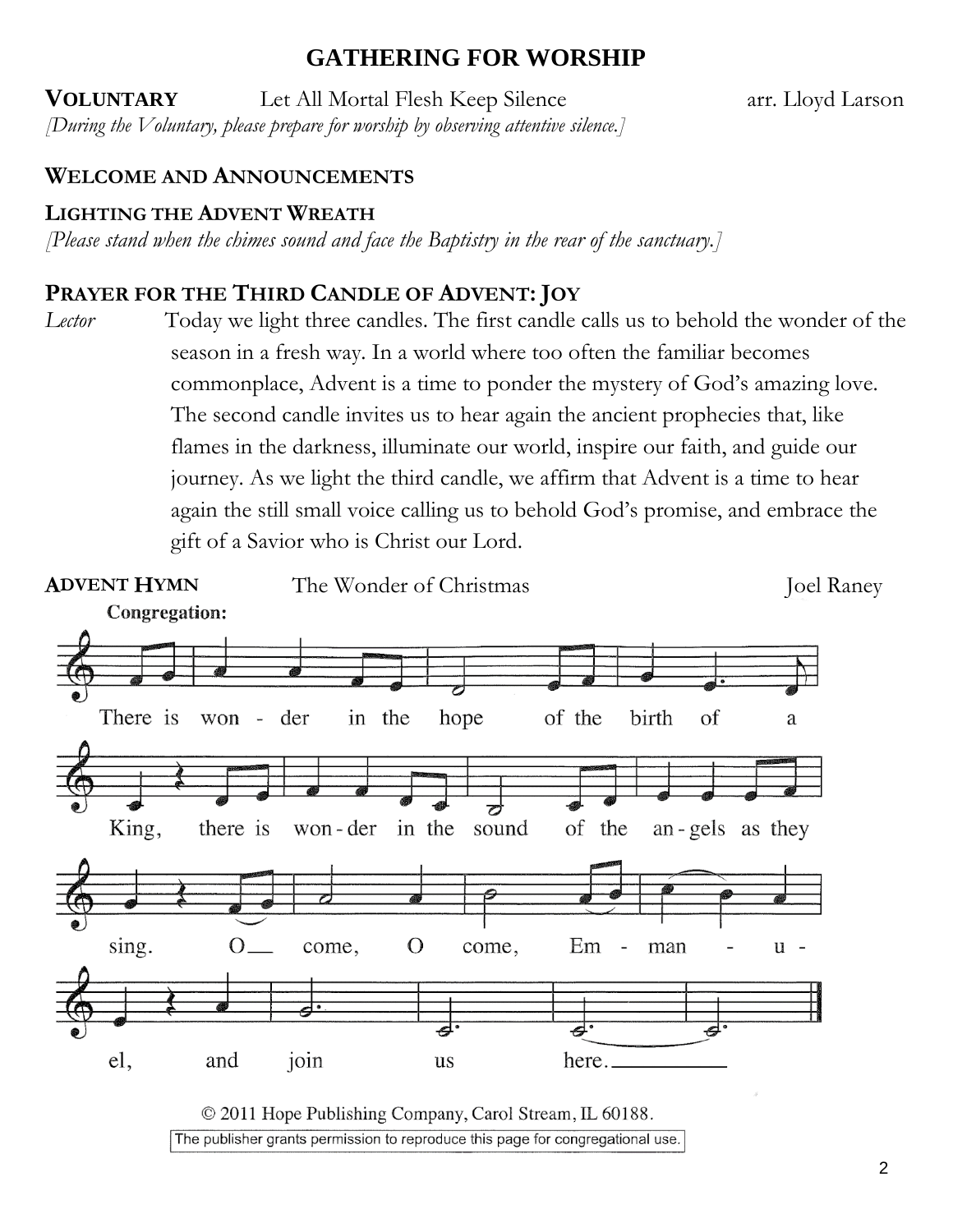**PROCESSIONAL HYMN** O Lord, How Shall I Meet You TUNE: VALET WILL ICH DIR GEBEN

> **O Lord, how shall I meet you, how welcome you aright? Your people long to greet you, my hope, my heart's delight! O kindle, Lord most holy, a lamp within my breast, to do in spirit lowly all that may please you best.**

**Love caused your incarnation; love brought you down to me; your thirst for my salvation procured my liberty. O love beyond all telling, that led you to embrace in love, all loves excelling, our lost and fallen race.**

**You come, O Lord, with gladness, in mercy and goodwill, to bring an end to sadness and bid our fears be still. In patient expectation we live for that great day when your renewed creation your glory shall display.**

#### **THE OPENING ACCLAMATION**

*Celebrant* Blessed be God: Father, Son, and Holy Spirit. *People* **And blessed be God's kingdom, now and for ever. AMEN.**

#### **COLLECT FOR PURITY**

*All* **Almighty God, unto whom all hearts are open, all desires known, and from whom no secrets are hid. Cleanse the thoughts of our hearts by the inspiration of thy Holy Spirit, that we may perfectly love thee, and worthily magnify thy holy Name; through Christ our Lord. Amen.**

#### **THE COLLECT OF THE DAY**

*Celebrant* The Lord be with you.

*People* **And also with you.**

*Celebrant* Let us pray… Stir up your power, O Lord, and with great might come among us; and, because we are sorely hindered by our sins, let your bountiful grace and mercy speedily help and deliver us; through Jesus Christ our Lord, to whom, with you and the Holy Spirit, be honor and glory, now and for ever. Amen. *All* **AMEN**.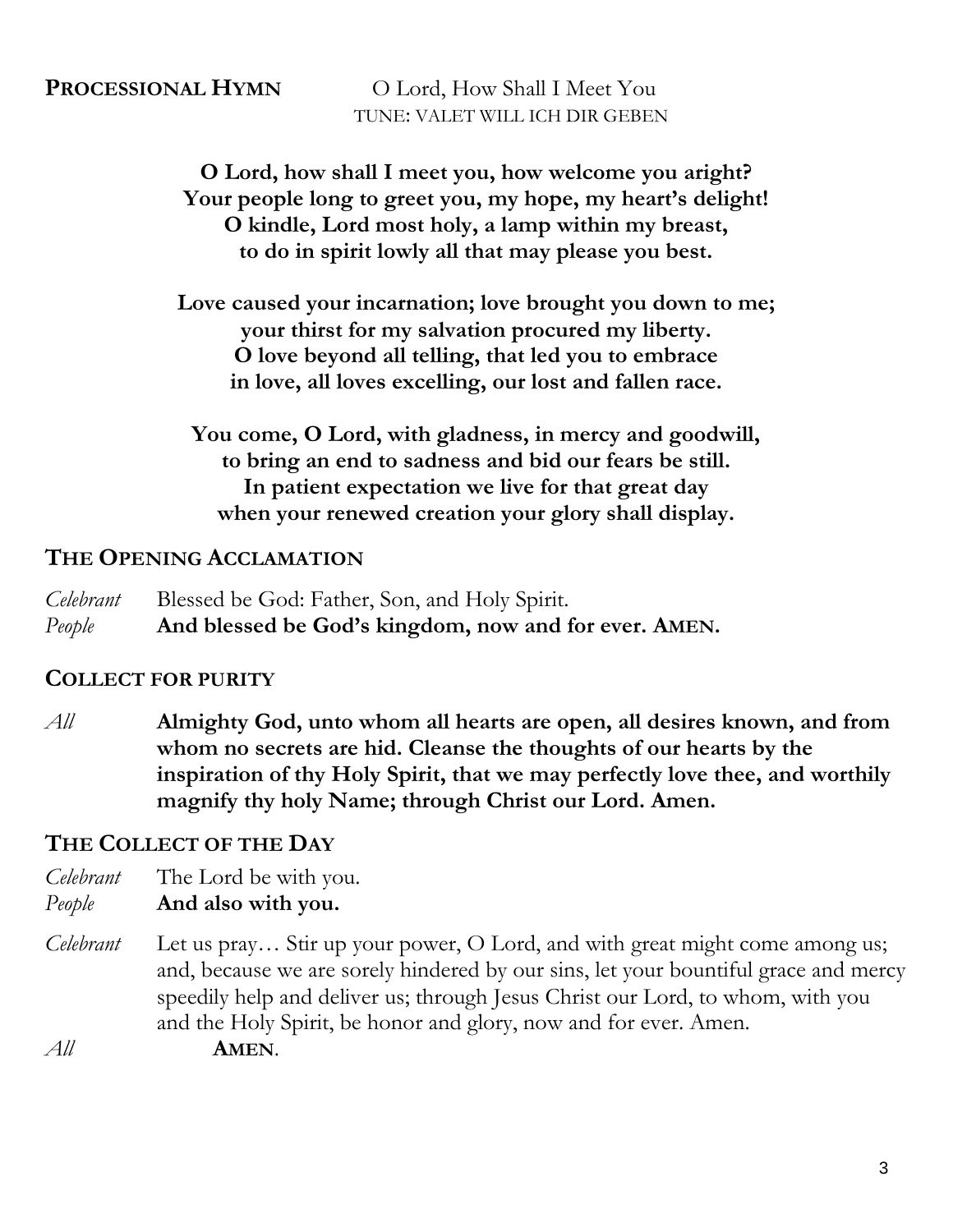# **THE WORD OF GOD**

#### *The people sit.*

#### THE FIRST READING: Zephaniah 3:14-20

*Lector The First Reading is taken from Zephaniah chapter 3…*

Sing aloud, O daughter Zion; shout, O Israel! Rejoice and exult with all your heart, O daughter Jerusalem! The LORD has taken away the judgments against you, he has turned away your enemies. The king of Israel, the LORD, is in your midst; you shall fear disaster no more. On that day it shall be said to Jerusalem: Do not fear, O Zion; do not let your hands grow weak. The LORD, your God, is in your midst, a warrior who gives victory; he will rejoice over you with gladness, he will renew you in his love; he will exult over you with loud singing as on a day of festival. I will remove disaster from you, so that you will not bear reproach for it. I will deal with all your oppressors at that time. And I will save the lame and gather the outcast, and I will change their shame into praise and renown in all the earth.

At that time I will bring you home, at the time when I gather you; for I will make you renowned and praised among all the peoples of the earth, when I restore your fortunes before your eyes, says the LORD.

*Lector* The Word of the Lord.

*People* **Thanks be to God.**



- 1. Surely, it is God who saves me; I will trust in him and not be afraid.
- 2. For the Lord is my stronghold and my sure defense, and he will be my Savior.
- 3. Therefore you shall draw water with rejoicing from the springs of salvation.
- 4. And on that day you shall say, Give thanks to the Lord and call upon his Name;
- 5. Make his deeds known among the peoples; see that they remember that his Name is exalted.
- 6. Sing the praises of the Lord, for he has done great things, and this is known in all the world.
- **7.** Cry aloud, inhabitants of Zion, ring out your joy, for the great one in the midst of you is the Holy One of Israel.

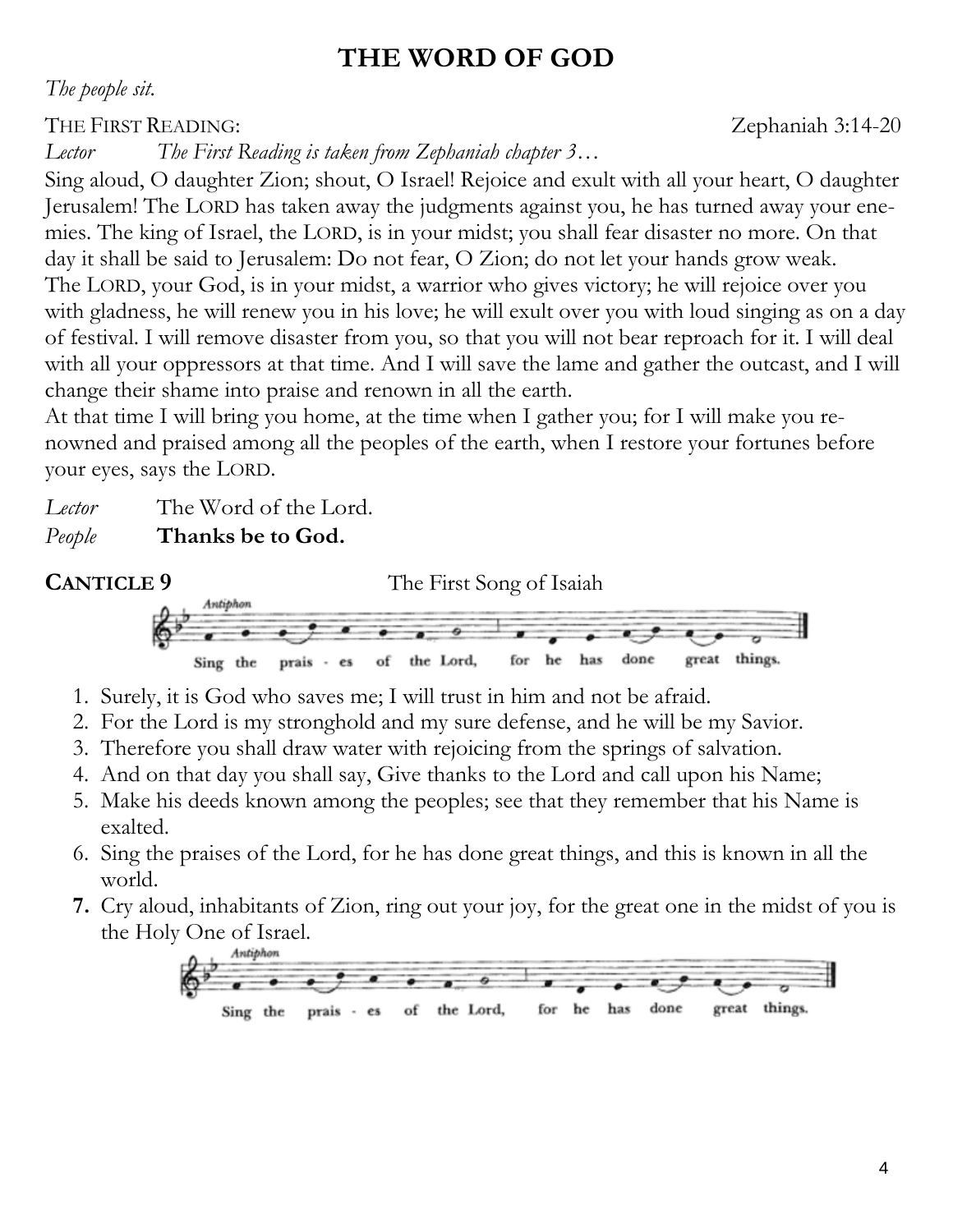### **THE SECOND READING** Philippians 4:4-7

*Lector The Second Reading is taken from Philippians chapter 4…*

Rejoice in the Lord always; again I will say, Rejoice. Let your gentleness be known to everyone. The Lord is near. Do not worry about anything, but in everything by prayer and supplication with thanksgiving let your requests be made known to God. And the peace of God, which surpasses all understanding, will guard your hearts and your minds in Christ Jesus.

*Lector* The Word of the Lord. *People* **Thanks be to God.**

*All stand as able.*

**THE GOSPEL ACCLAMATION** Creator of the Stars TUNE: CONDITOR ALME SIDERUM

#### **At your great Name, O Jesus, now all knees must bend, all hearts must bow: All things on earth with one accord, like those in heaven, shall call you Lord.**

#### **To God the Father, God the Son, and God the Spirit, Three in One, Praise, honor, might, and glory be from age to age eternally.**

#### **THE GOSPEL** Luke 3:7-18

*Deacon* The Holy Gospel of our Lord Jesus Christ according to Luke. *People* **Glory to you, Lord Christ.**

*Deacon* John said to the crowds that came out to be baptized by him, "You brood of vipers! Who warned you to flee from the wrath to come? Bear fruits worthy of repentance. Do not begin to say to yourselves, 'We have Abraham as our ancestor'; for I tell you, God is able from these stones to raise up children to Abraham. Even now the ax is lying at the root of the trees; every tree therefore that does not bear good fruit is cut down and thrown into the fire." And the crowds asked him, "What then should we do?" In reply he said to them, "Whoever has two coats must share with anyone who has none; and whoever has food must do likewise." Even tax collectors came to be baptized, and they asked him, "Teacher, what should we do?" He said to them, "Collect no more than the amount prescribed for you." Soldiers also asked him, "And we, what should we do?" He said to them, "Do not extort money from anyone by threats or false accusation, and be satisfied with your wages." As the people were filled with expectation, and all were questioning in their hearts concerning John, whether he might be the Messiah, John answered all of them by saying, "I baptize you with water; but one who is more powerful than I is coming; I am not worthy to untie the thong of his sandals. He will baptize you with the Holy Spirit and fire. His winnowing fork is in his hand, to clear his threshing floor and to gather the wheat into his granary; but the chaff he will burn with unquenchable fire." So, with many other exhortations, he proclaimed the good news to the people.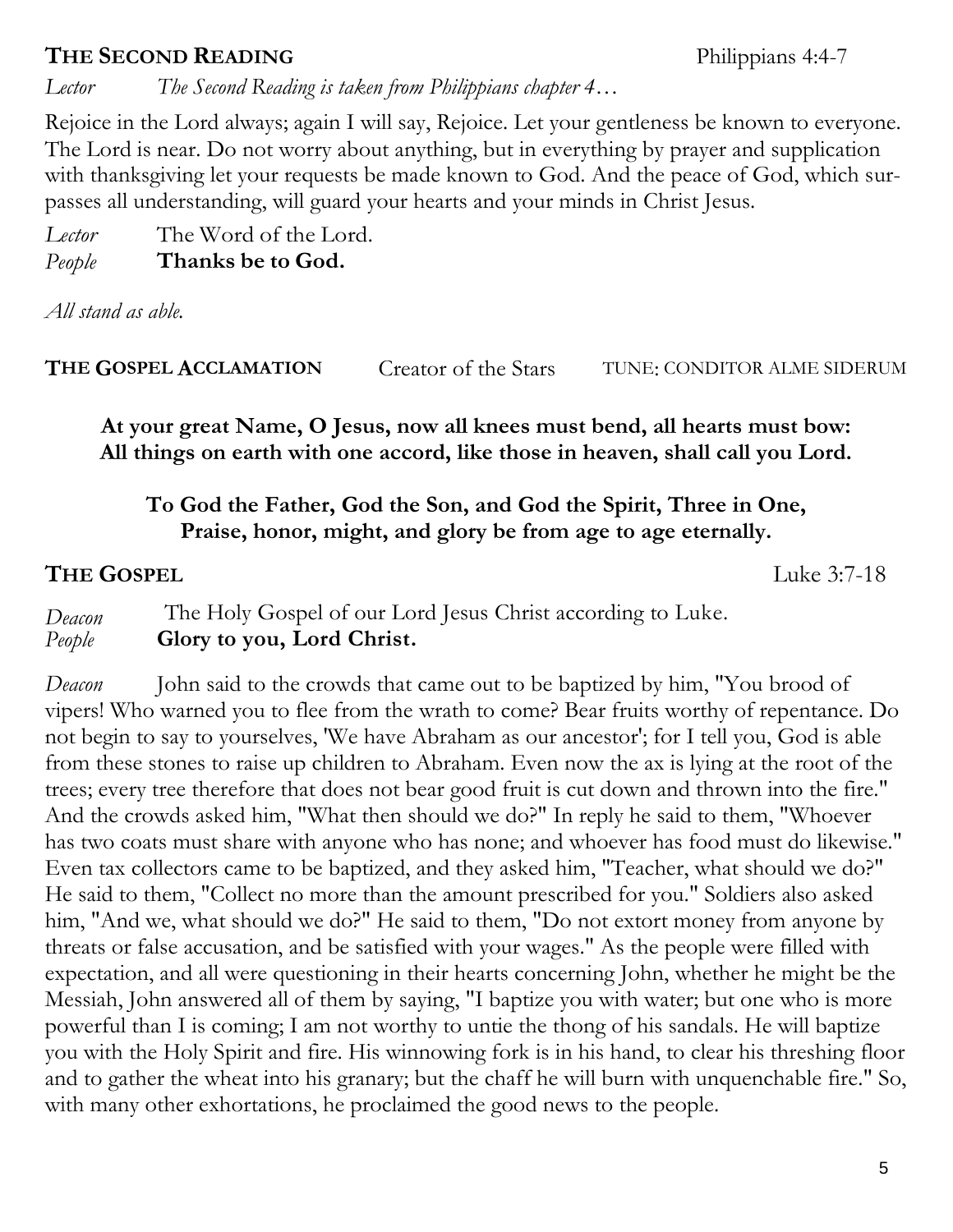*Deacon* The Gospel of the Lord.

*People* **Praise to you, Lord Christ.**

*The people sit.*

**SERMON** The Rev. Whitney Burton

*All stand as able.*

### **THE NICENE CREED**

*People* **We believe in one God, the Father, the Almighty, maker of heaven and earth, of all that is, seen and unseen. We believe in one Lord, Jesus Christ, the only Son of God, eternally begotten of the Father, God from God, Light from Light, true God from true God, begotten, not made, of one Being with the Father. Through him all things were made. For us and for our salvation he came down from heaven: by the power of the Holy Spirit he became incarnate from the Virgin Mary, and was made man. For our sake he was crucified under Pontius Pilate; he suffered death and was buried. On the third day he rose again in accordance with the Scriptures; he ascended into heaven and is seated at the right hand of the Father. He will come again in glory to judge the living and the dead, and his kingdom will have no end. We believe in the Holy Spirit, the Lord, the giver of life, who proceeds from the Father and the Son. With the Father and the Son he is worshiped and glorified. He has spoken through the Prophets. We believe in one holy catholic and apostolic Church. We acknowledge one baptism for the forgiveness of sins. We look for the resurrection of the dead, and the life of the world to come. Amen.**

# **THE PRAYERS OF THE PEOPLE**

*Deacon* Let us pray for the Church and for the world.

- *Lector* Grant, Almighty God, that all who confess your Name may be united in your truth, live together in your love, and reveal your glory in the world. *Silence*
- *Lector* Lord, in your mercy

# *People* **Hear our prayer.**

*Lector* Guide the people of this land, and of all the nations, in the ways of justice and peace; that we may honor one another and serve the common good. *Silence*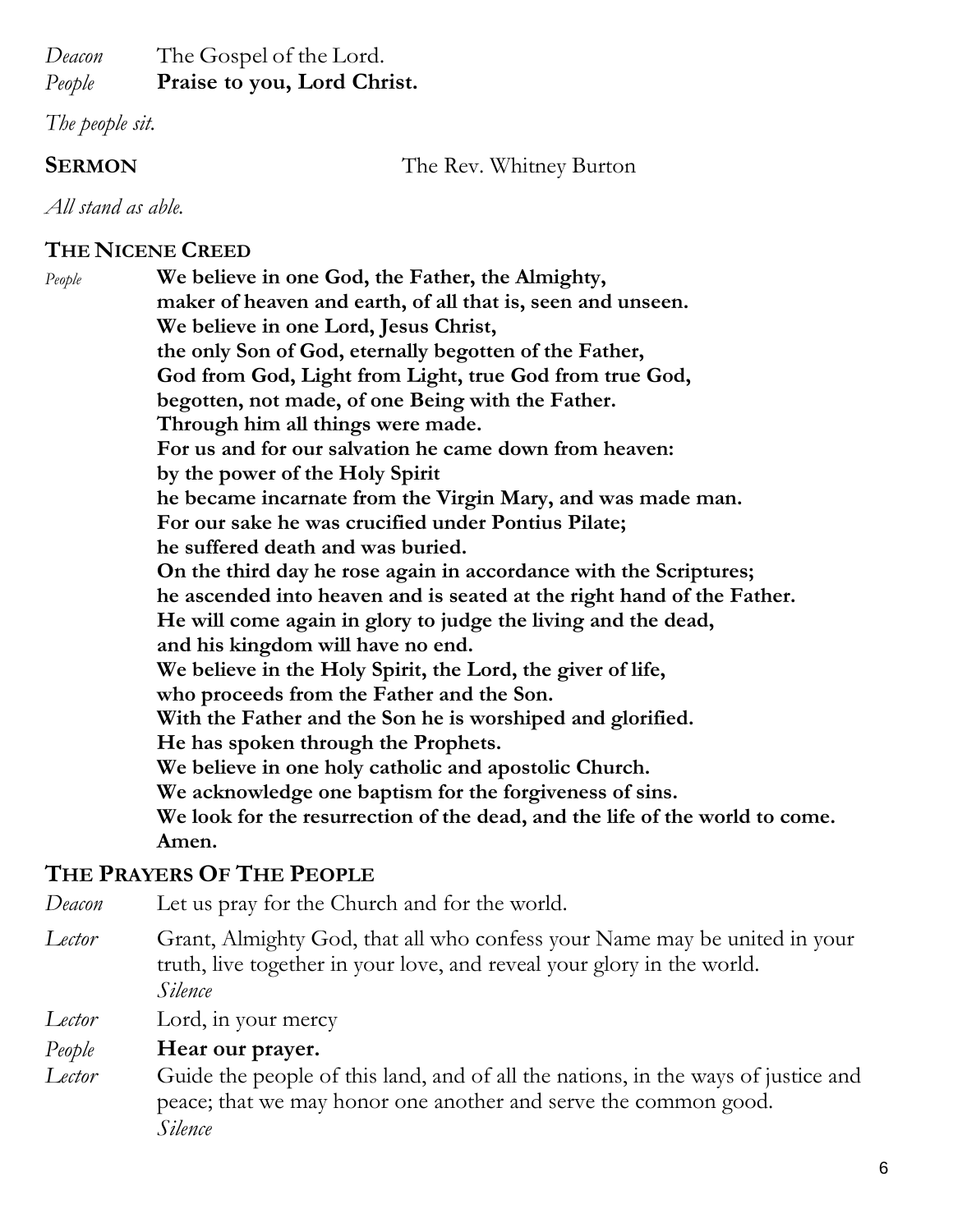*Lector* Lord, in your mercy

*People* **Hear our prayer.**

*Lector* Give us all a reverence for the earth as your own creation, that we may use its resources rightly in the service of others and to your honor and glory. *Silence*

*Lector* Lord, in your mercy

## *People* **Hear our prayer.**

*Lector* Bless all whose lives are closely linked with ours, and grant that we may serve Christ in them, and love one another as he loves us. We give you thanks for all the blessings of this life, especially the flowers given today to the Glory of God, and for the birthdays this week for Noel Powell, Judy Ratliff, Elena Goletz, Christine McLaughlin, Liz Hopwood, and Llora Wonder and the anniversaries of Wayne & Jane Morris, Marc & Cathy Jacobson*.*

*Silence*

*Lector* Lord, in your mercy

## *People* **Hear our prayer.**

*Lector* Comfort and heal all those who suffer in body, mind, or spirit; especially ... [*add names from notebook*] and those we now namealoud or in our hearts [*leave time*, give them courage and hope in their troubles, and bring them the joy of your salvation.

*Silence*

*Lector* Lord, in your mercy

## *People* **Hear our prayer.**

*Lector* We commend to your mercy all who have died, (especially . . . [*add names from notebook*]) that your will for them may be fulfilled; and we pray that we may share with all your saints in your eternal kingdom.

*Silence*

Lord, in your mercy

*People* **Hear our prayer.**

*The Celebrant adds a concluding collect.*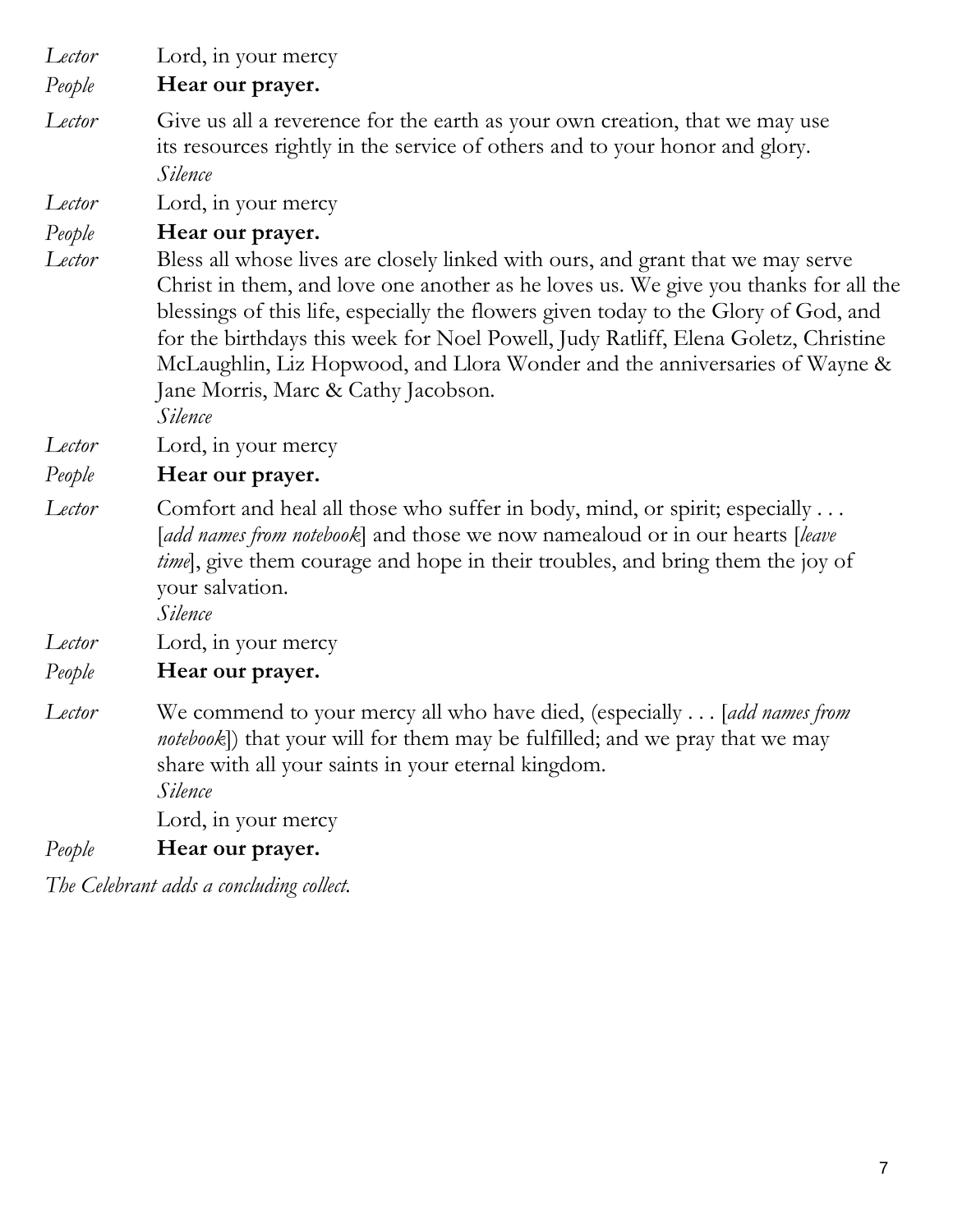#### **CONFESSION & ABSOLUTION:**

| Deacon    | Let us confess our sins against God and our neighbor. (Silence is kept.)   |
|-----------|----------------------------------------------------------------------------|
| People    | Most merciful God,                                                         |
|           | we confess that we have sinned against you                                 |
|           | in thought, word, and deed,                                                |
|           | by what we have done,                                                      |
|           | and by what we have left undone.                                           |
|           | We have not loved you with our whole heart;                                |
|           | we have not loved our neighbors as ourselves.                              |
|           | We are truly sorry and we humbly repent.                                   |
|           | For the sake of your Son Jesus Christ,                                     |
|           | have mercy on us and forgive us;                                           |
|           | that we may delight in your will,                                          |
|           | and walk in your ways,                                                     |
|           | to the glory of your Name. AMEN.                                           |
| Celebrant | Almighty God have mercy on you, forgive you all your sins through our      |
|           | Lord Jesus Christ, strengthen you in all goodness, and by the power of the |
|           | Holy Spirit keep you in eternal life.                                      |
| All       | AMEN.                                                                      |

### **THE GREETING OF PEACE**

| Celebrant | The peace of the Lord be always with you. |
|-----------|-------------------------------------------|
| People    | And also with you.                        |

*All may greet one another in the name of the Lord.*

# **THE HOLY COMMUNION**

#### **OFFERTORY SENTENCE**

| <b>OFFERTORY</b> | Come, Thou Long-Expected Jesus | Mark Miller |
|------------------|--------------------------------|-------------|
|------------------|--------------------------------|-------------|

Choir

*All stand as able.*

## **THE PRESENTATION**

*Deacon* We gladly present the fruits of our lives to the God who creates us, redeems us and sustains us. May we have the grace to use them to heal God's world.

# **PRESENTATION HYMN** Tune: HYFRYDOL

**Praise we bring to God the Father, Praise we bring to God the Son, Praise to God the Holy Spirit, praise to you, the Three in One. Trinity of love inspire us, may we always strive to be One in Love and one in worship--children of eternity** (c) 2005 Hope Publishing, reprinted with permission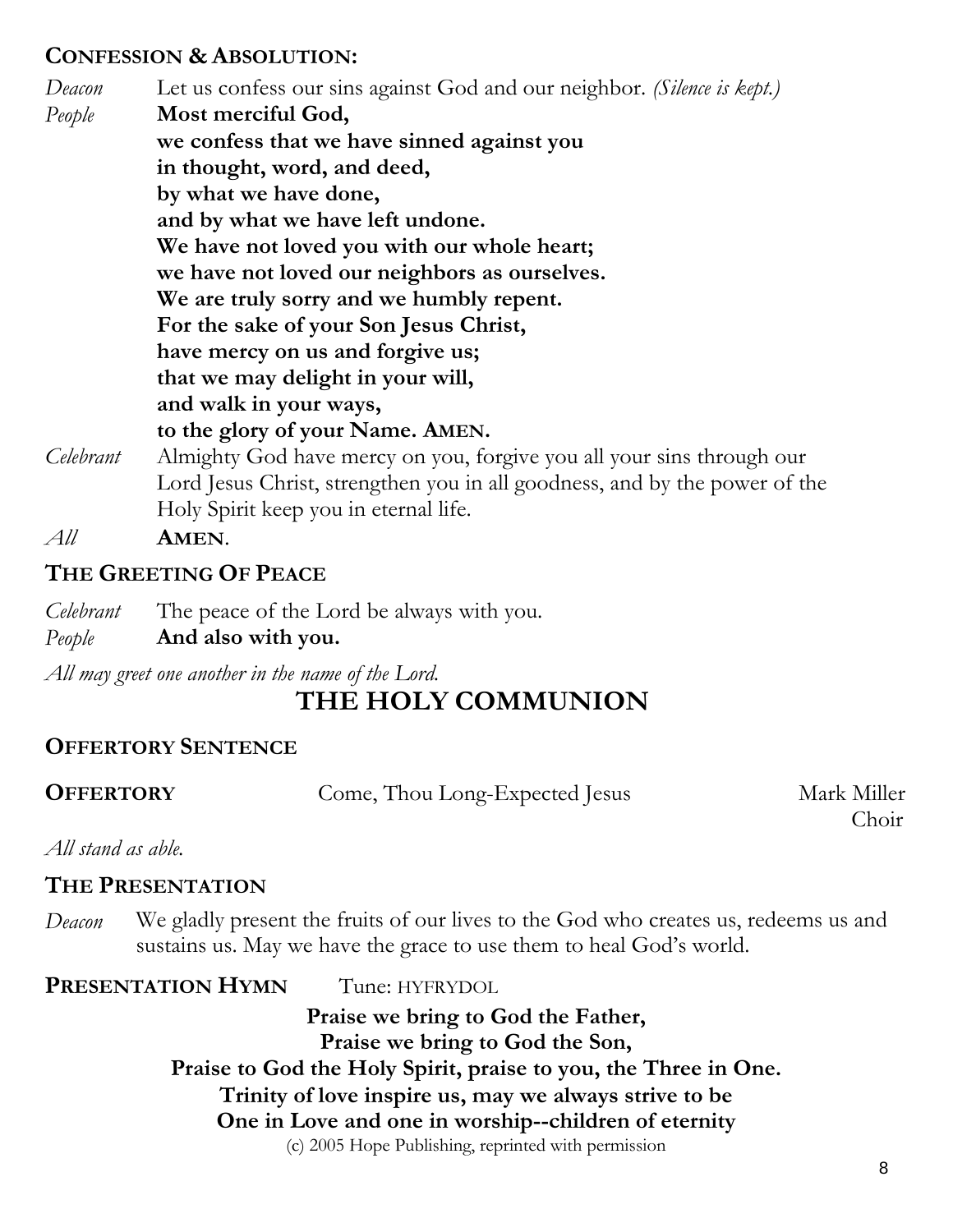# **THE GREAT THANKSGIVING:** Eucharistic Prayer A

*Celebrant* The Lord be with you. *People* **And also with you.** *Celebrant* Lift up your hearts. *People* **We lift them to the Lord.** *Celebrant* Let us give thanks to the Lord our God. *People* **It is right to give him thanks and praise.** *Celebrant* It is right, and a good and joyful thing, always and everywhere to give thanks to you, Father Almighty, Creator of heaven and earth. *Celebrant* (*Proper Preface)*

Therefore, we praise you, joining our voices with Angels and Archangels and with all the company of heaven, who for ever sing this hymn to proclaim the glory of your Name:

Sanctus from Missa Emmanuel Richard Proulx

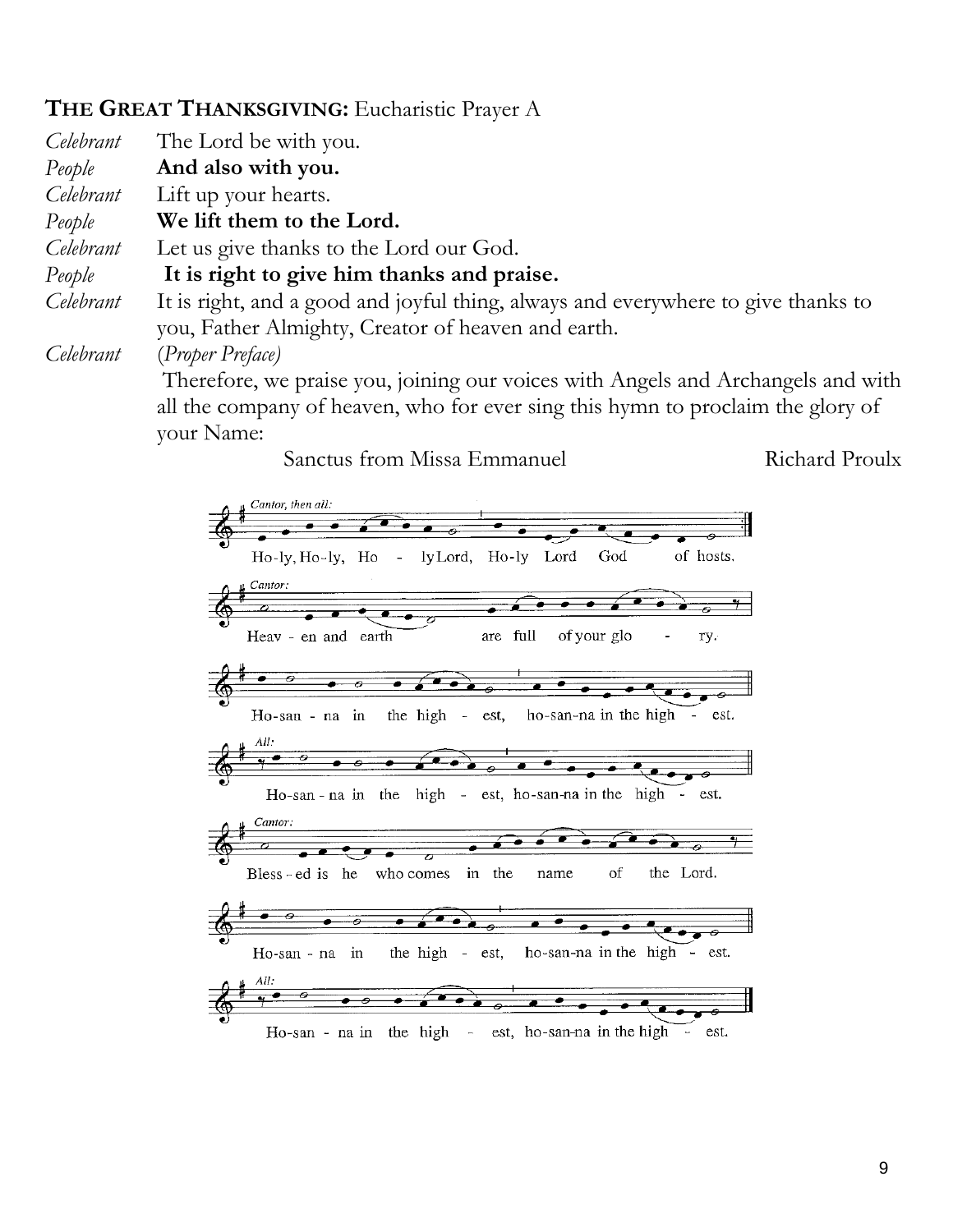# *The Celebrant continues*

Holy and gracious Father: In your infinite love you made us for yourself, and, when we had fallen into sin and become subject to evil and death, you, in your mercy, sent Jesus Christ, your only and eternal Son, to share our human nature, to live and die as one of us, to reconcile us to you, the God and Father of all.

He stretched out his arms upon the cross, and offered himself, in obedience to your will, a perfect sacrifice for the whole world.

On the night he was handed over to suffering and death, our Lord Jesus Christ took bread; and when he had given thanks to you, he broke it, and gave it to his disciples, and said, "Take, eat: This is my Body, which is given for you. Do this for the remembrance of me."

After supper he took the cup of wine; and when he had given thanks, he gave it to them, and said, "Drink this, all of you: This is my Blood of the new Covenant, which is shed for you and for many for the forgiveness of sins. Whenever you drink it, do this for the remembrance of me." Therefore we proclaim the mystery of faith:

# *Celebrant and People* **Christ has died. Christ is risen. Christ will come again.**

## *The Celebrant continues*

We celebrate the memorial of our redemption, O Father, in this sacrifice of praise and thanksgiving. Recalling his death, resurrection, and ascension, we offer you these gifts.

Sanctify them by your Holy Spirit to be for your people the Body and Blood of your Son, the holy food and drink of new and unending life in him. Sanctify us also that we may faithfully receive this holy Sacrament, and serve you in unity, constancy, and peace; and at the last day bring us with all your saints into the joy of your eternal kingdom.

All this we ask through your Son Jesus Christ: By him, and with him, and in him, in the unity of the Holy Spirit all honor and glory is yours, Almighty Father, now and for ever.

*All* Richard Proulx



# **THE LORD'S PRAYER**

*Celebrant* And now as our Savior Christ has taught us, we are bold to say, *People* **Our Father, who art in heaven, hallowed be thy Name, thy kingdom come, thy will be done, on earth as it is in heaven. Give us this day our daily bread. And forgive us our trespasses, as we forgive those who trespass against us. And lead us not into temptation, but deliver us from evil. For thine is the kingdom,and the power, and the glory, for ever and ever. Amen.**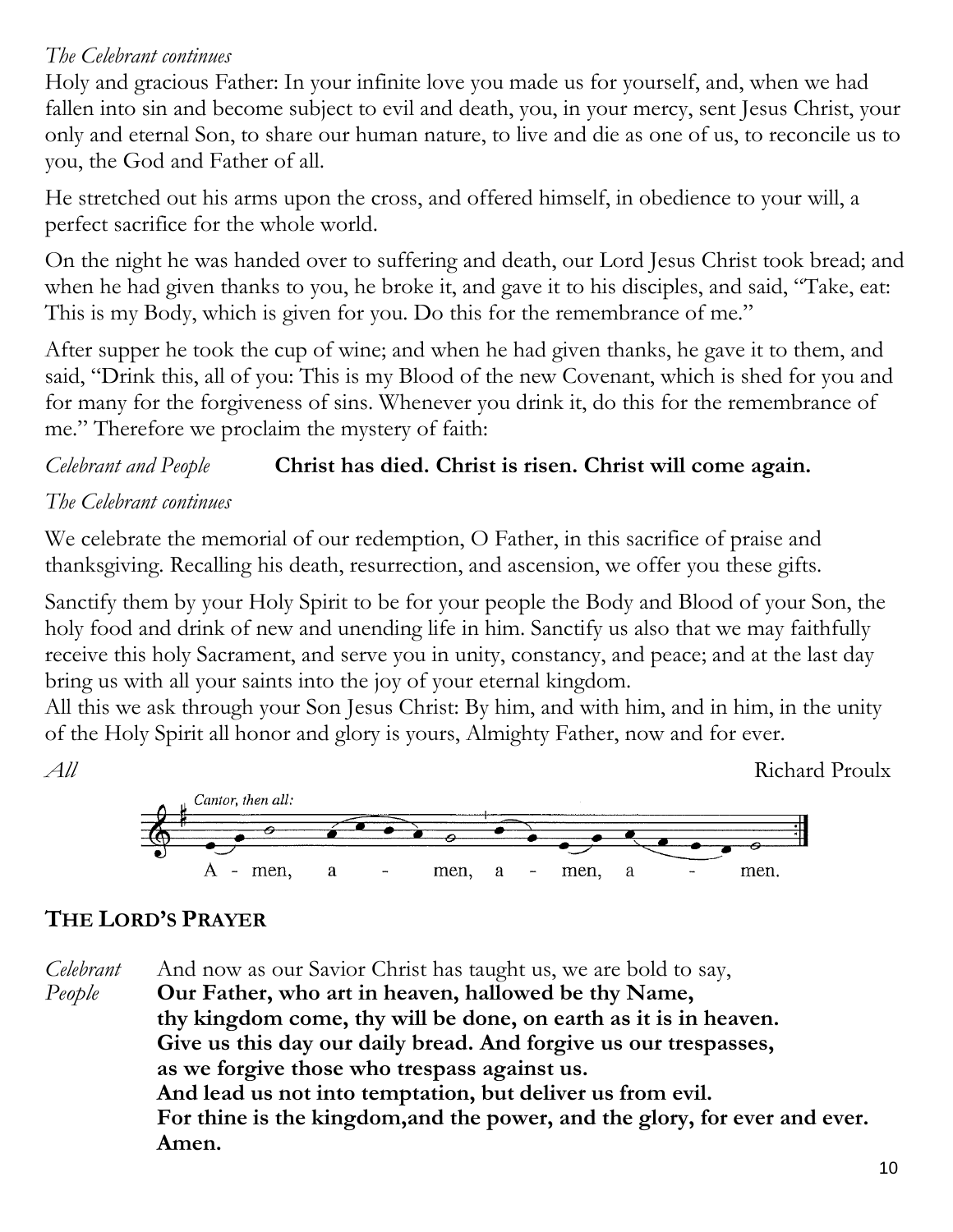# **THE BREAKING OF THE BREAD**

*The Celebrant breaks the consecrated bread. A period of silence is kept.*

*Celebrant* Alleluia! Christ our Passover is sacrificed for us; *People* **Therefore let us keep the feast. Alleluia!**

*Celebrant* The Gifts of God for the People of God.

*All are invited to receive the Sacrament in one kind. If you desire a blessing instead, cross your arms over your chest.*

| <b>COMMUNION</b>      | Every Valley from Messiah | G.F. Handel         |
|-----------------------|---------------------------|---------------------|
| Please remain seated. |                           | Julian Guini, tenor |

**POST COMMUNION HYMN 59** Hark! A Thrilling Voice Is Sounding TUNE: MERTON

**Hark! a thrilling voice is sounding. "Christ is nigh," it seems to say; "Cast away the works of darkness, O ye children of the day."**

**Wakened by the solemn warning, from earth's bondage let us rise; Christ, our sun, all sloth dispelling, shines upon the morning skies.**

**Lo! the Lamb, so long expected, comes with pardon down from heaven; let us haste, with tears of sorrow, one and all to be forgiven;**

**so when next he comes with glory, and the world is wrapped in fear, may he with his mercy shield us, and with words of love draw near.**

**Honor, glory, might, and blessing to the Father and the Son, with the everlasting Spirit, while unending ages run.**

# **THE PRAYER AFTER COMMUNION**

*Celebrant* Let us pray…

*All* **Almighty and everliving God, we thank you for feeding us with the spiritual food of the most precious Body and Blood of your Son our Savior Jesus Christ; and for assuring us in these holy mysteries that we are living members of the Body of your Son, and heirs of your eternal kingdom. And now, Father, send us out to do the work you have given us to do, to love and serve you as faithful witnesses of Christ our Lord. To him, to you, and to the Holy Spirit, be honor and glory, now and for ever. Amen.**